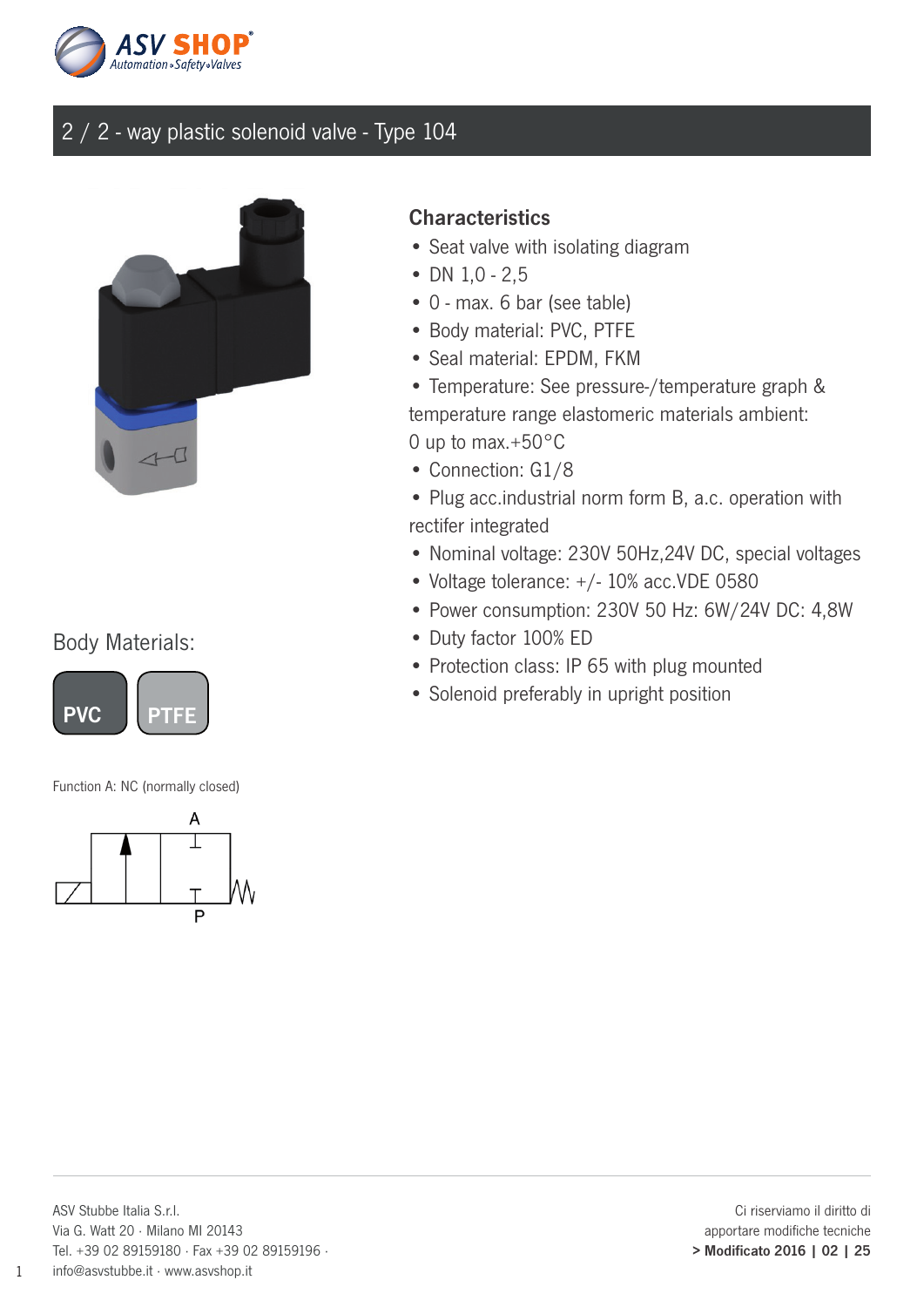

## Sectionaldrawing

Body materials:



- 1. Valve body
- 2. Isolating diagraph
- 3. Plunger
- 4. Solenoid tube
- 5. Solenoid
- 6. Plug



| <b>DN</b> | Pressure range (bar) | Connection | Flow-rate (I/min) | Weight (kg) |
|-----------|----------------------|------------|-------------------|-------------|
| 1,0       | $0 - 6,0$            | G1/8       | 0,5               | 0,2         |
| 1,5       | $0 - 4,0$            | G1/8       | 1,2               | 0,2         |
| 2,0       | $0 - 2,0$            | G1/8       | 2,1               | 0,2         |
| 2,5       | $0 - 1,0$            | G1/8       | 2,8               | 0,2         |

Stubbe Italia S.r.l. Via G. Watt 20 · Milano MI 20143 Tel. +39 02 89159180 · Fax +39 02 89159196 · info@asvstubbe.it · www.asvshop.it

Ci riserviamo il diritto di apportare modifiche tecniche > Modificato 2016 | 02 | 25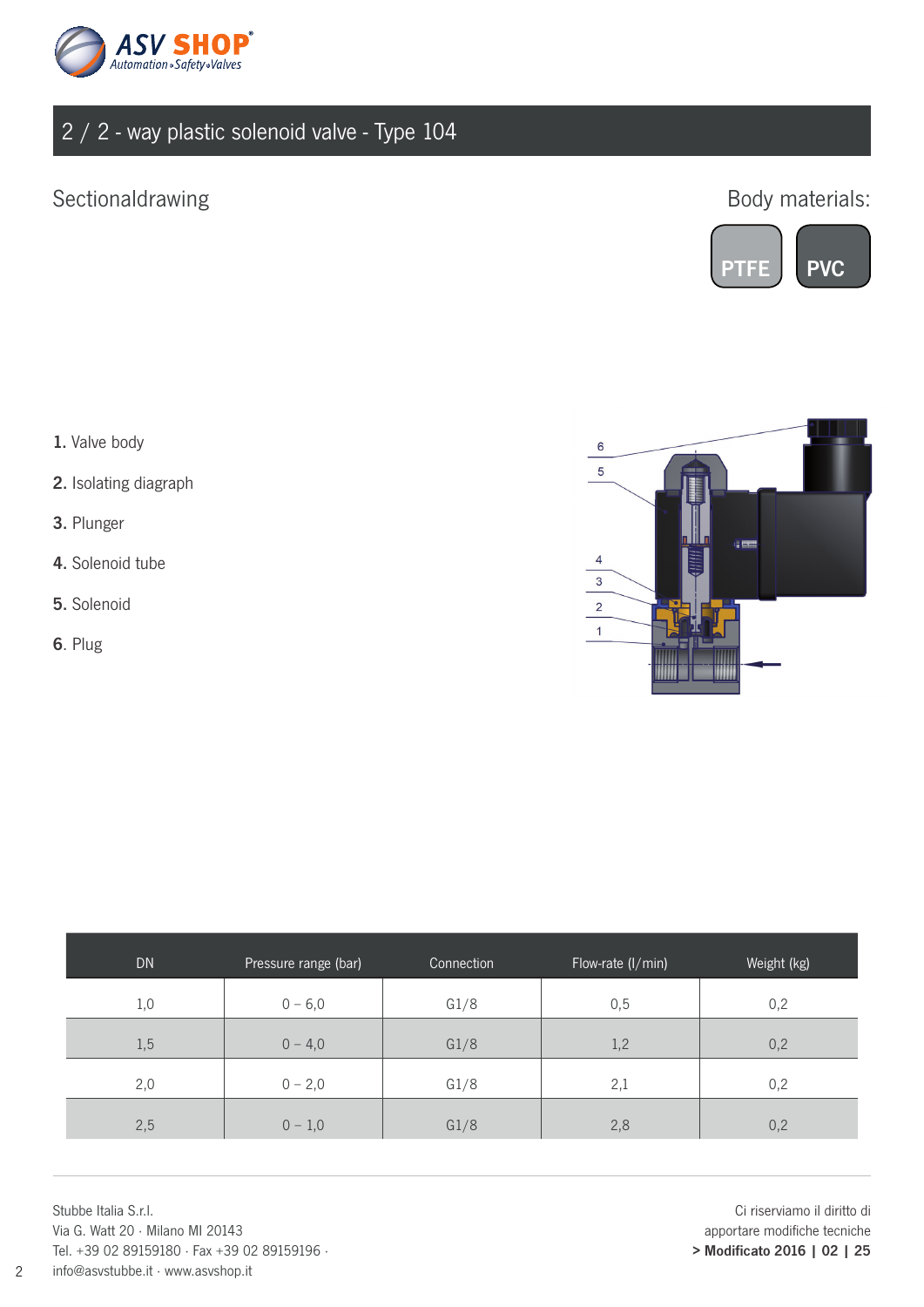

## Demension drawing and the state of the state of the Body materials:







ASV Stubbe Italia S.r.l. Via G. Watt 20 · Milano MI 20143 Tel. +39 02 89159180 · Fax +39 02 89159196 · info@asvstubbe.it · www.asvshop.it

Ci riserviamo il diritto di apportare modifiche tecniche > Modificato 2016 | 02 | 25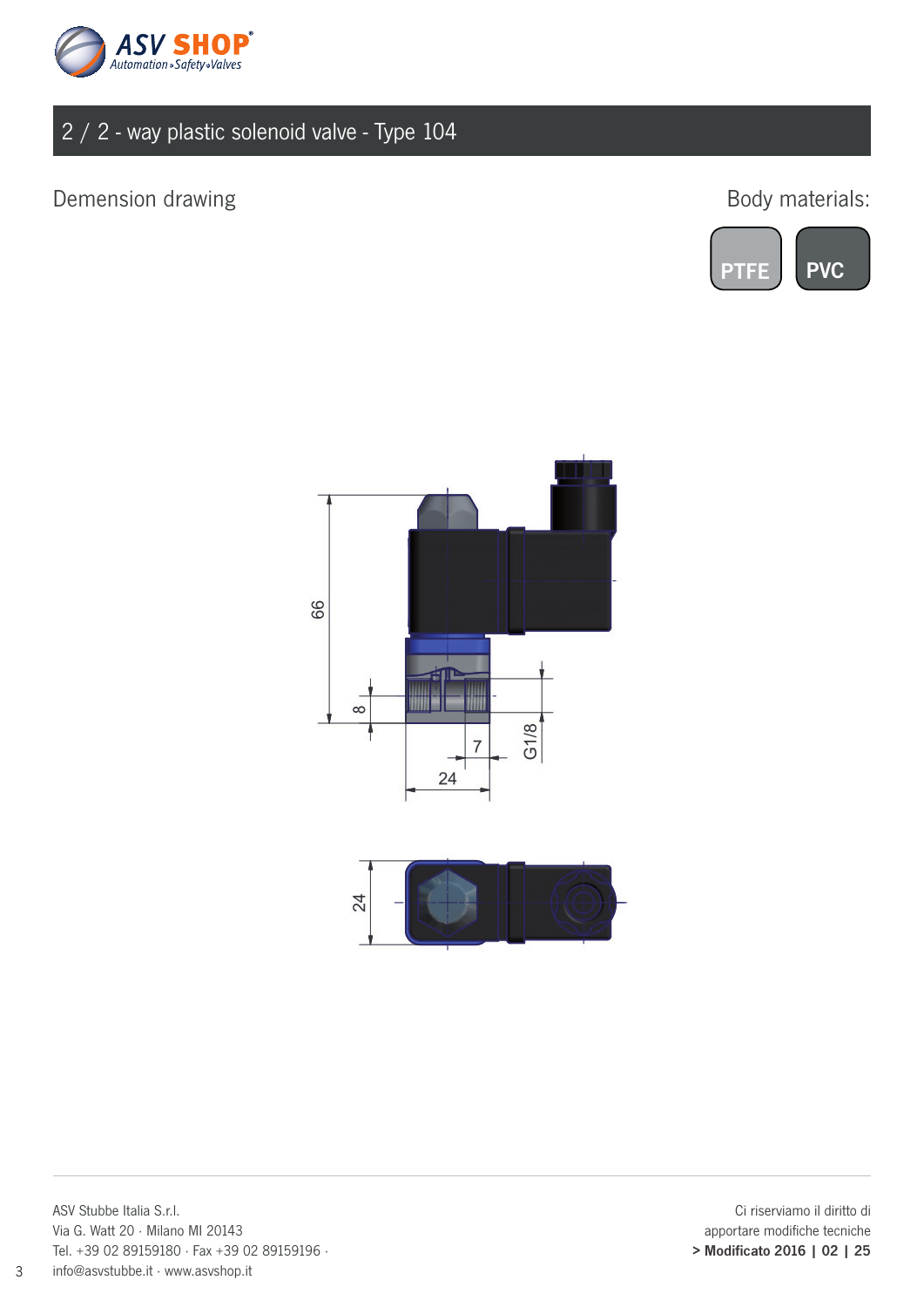

#### Type code

Body materials:





ASV Stubbe Italia S.r.l. Via G. Watt 20 · Milano MI 20143 Tel. +39 02 89159180 · Fax +39 02 89159196 · info@asvstubbe.it · www.asvshop.it